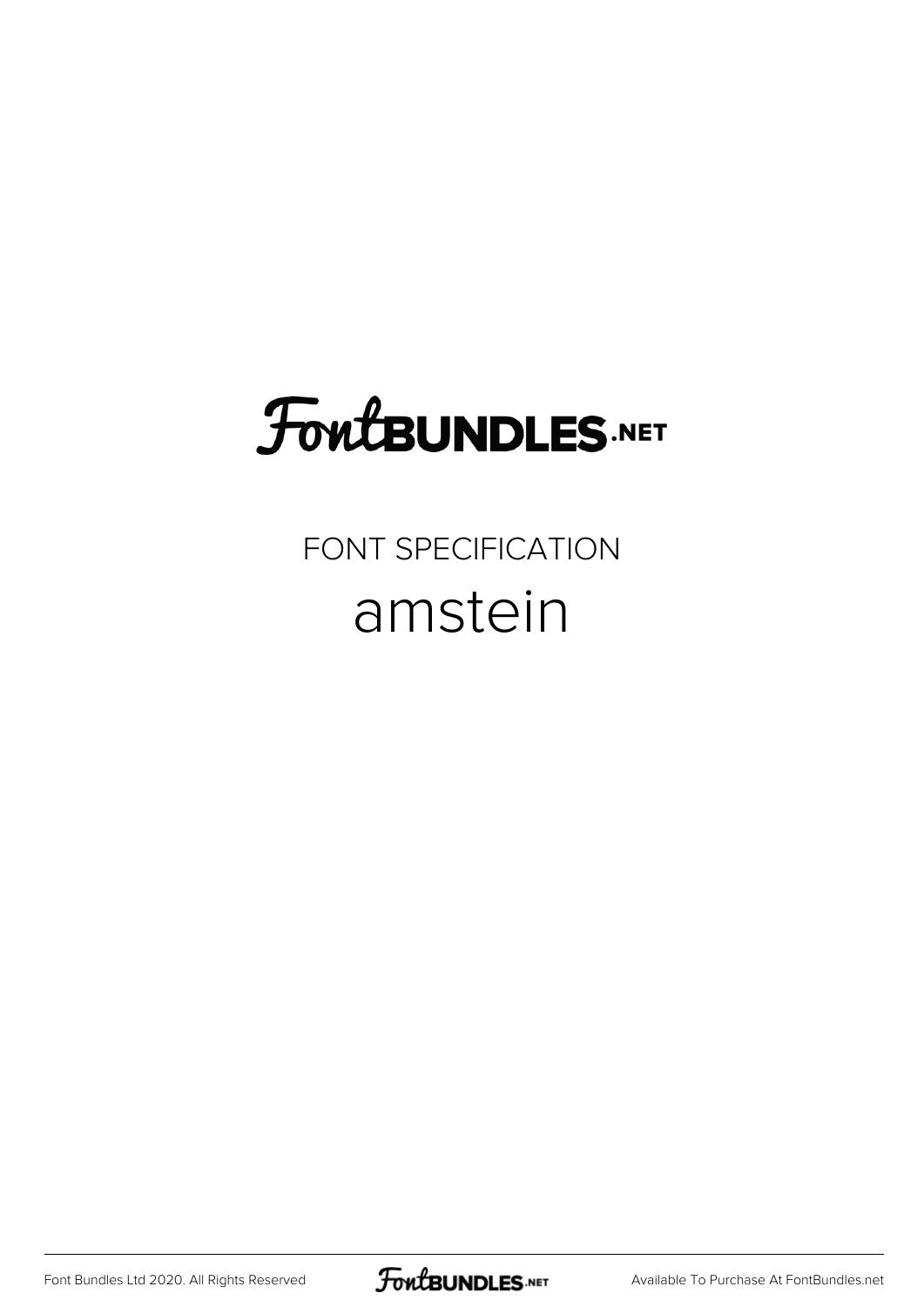### amstein - Regular

**Uppercase Characters** 

## ABCDEFGHIJKLMNOPQRSTUUWX  $\mathcal{U}\mathcal{Z}$

Lowercase Characters

## $\mathbf{u}$   $\mathbf{b}$   $\mathbf{c}$   $\mathbf{d}$   $\mathbf{e}$   $\mathbf{e}$   $\mathbf{q}$   $\mathbf{h}$   $\mathbf{v}$   $\mathbf{b}$   $\mathbf{b}$   $\mathbf{w}$   $\mathbf{w}$   $\mathbf{e}$   $\mathbf{v}$   $\mathbf{v}$   $\mathbf{v}$   $\mathbf{v}$   $\mathbf{v}$   $\mathbf{v}$   $\mathbf{v}$   $\mathbf{v}$   $\mathbf{v}$   $\mathbf{v}$   $\mathbf{$

**Numbers** 

## 0123456789

Punctuation and Symbols  $#$  \$ % &  $'$  $\mathbf{l}$  $\ddot{}$  $\frac{1}{2}$  ,  $\leftarrow$  = >  $\frac{1}{2}$  ,  $\leftarrow$  \  $\frac{1}{2}$  ,  $\frac{1}{2}$  $t f / \sqrt{4} f$   $\delta$ i  $\mu$   $\mu$  $\overline{\left\langle \right\rangle }$  $\ll$  $\eta$  $\frac{9}{100}$  $\mathbf 0$  $\sqrt{\frac{1}{2}}$  $\ddagger$  '  $\mu$  $\uparrow$  $\gg$  $\mathbf{u}$ 

All Other Glyphs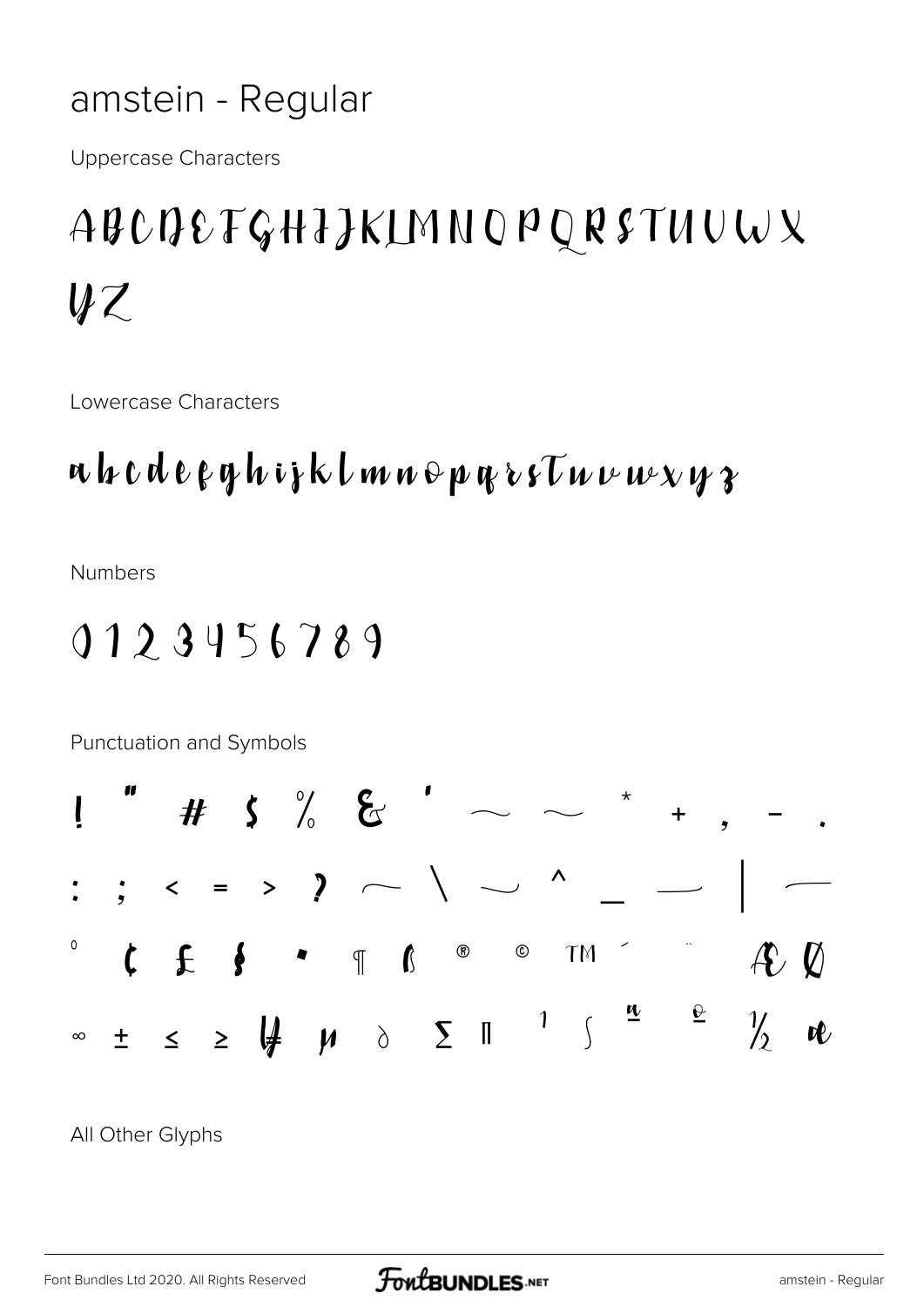|  |  | $\tilde{A}$ and $\tilde{A}$ and $\tilde{A}$ and $\tilde{A}$ and $\tilde{A}$                                                                                                                                                                                                                                   |  |                    |
|--|--|---------------------------------------------------------------------------------------------------------------------------------------------------------------------------------------------------------------------------------------------------------------------------------------------------------------|--|--------------------|
|  |  | $\begin{array}{ccc} \hat{\mathbf{c}} & \circ & \circ \\ \end{array}$ , $\begin{array}{ccc} \hat{\mathbf{d}} & \circ & \circ \\ \end{array}$ , $\begin{array}{ccc} \hat{\mathbf{d}} & \circ & \circ \\ \end{array}$                                                                                            |  |                    |
|  |  |                                                                                                                                                                                                                                                                                                               |  |                    |
|  |  | $\hat{U}$ $\hat{U}$ $\hat{U}$ $\hat{V}$ $\hat{V}$ $\hat{\alpha}$ $\hat{\alpha}$ $\frac{a}{c}$                                                                                                                                                                                                                 |  |                    |
|  |  | $\dot{a}$ $\dot{a}$ $\dot{a}$ $\dot{c}$ $\dot{c}$ $\frac{1}{2}$ $\frac{1}{2}$ $\frac{1}{2}$ $\frac{1}{2}$ $\frac{1}{2}$ $\frac{1}{2}$ $\frac{1}{2}$ $\frac{1}{2}$ $\frac{1}{2}$ $\frac{1}{2}$ $\frac{1}{2}$ $\frac{1}{2}$ $\frac{1}{2}$ $\frac{1}{2}$ $\frac{1}{2}$ $\frac{1}{2}$ $\frac{1}{2}$ $\frac{1}{2}$ |  |                    |
|  |  | $\hat{\mathbf{i}}$ $\hat{\mathbf{i}}$ $\hat{\mathbf{i}}$ $\hat{\mathbf{v}}$ $\hat{\mathbf{v}}$ $\hat{\mathbf{v}}$ $\hat{\mathbf{v}}$ $\hat{\mathbf{v}}$ $\hat{\mathbf{v}}$ $\hat{\mathbf{v}}$ $\hat{\mathbf{v}}$                                                                                              |  |                    |
|  |  | $\phi$ : $\phi$ OC B $\dot{u}$ $\dot{y}$                                                                                                                                                                                                                                                                      |  | $\boldsymbol{\mu}$ |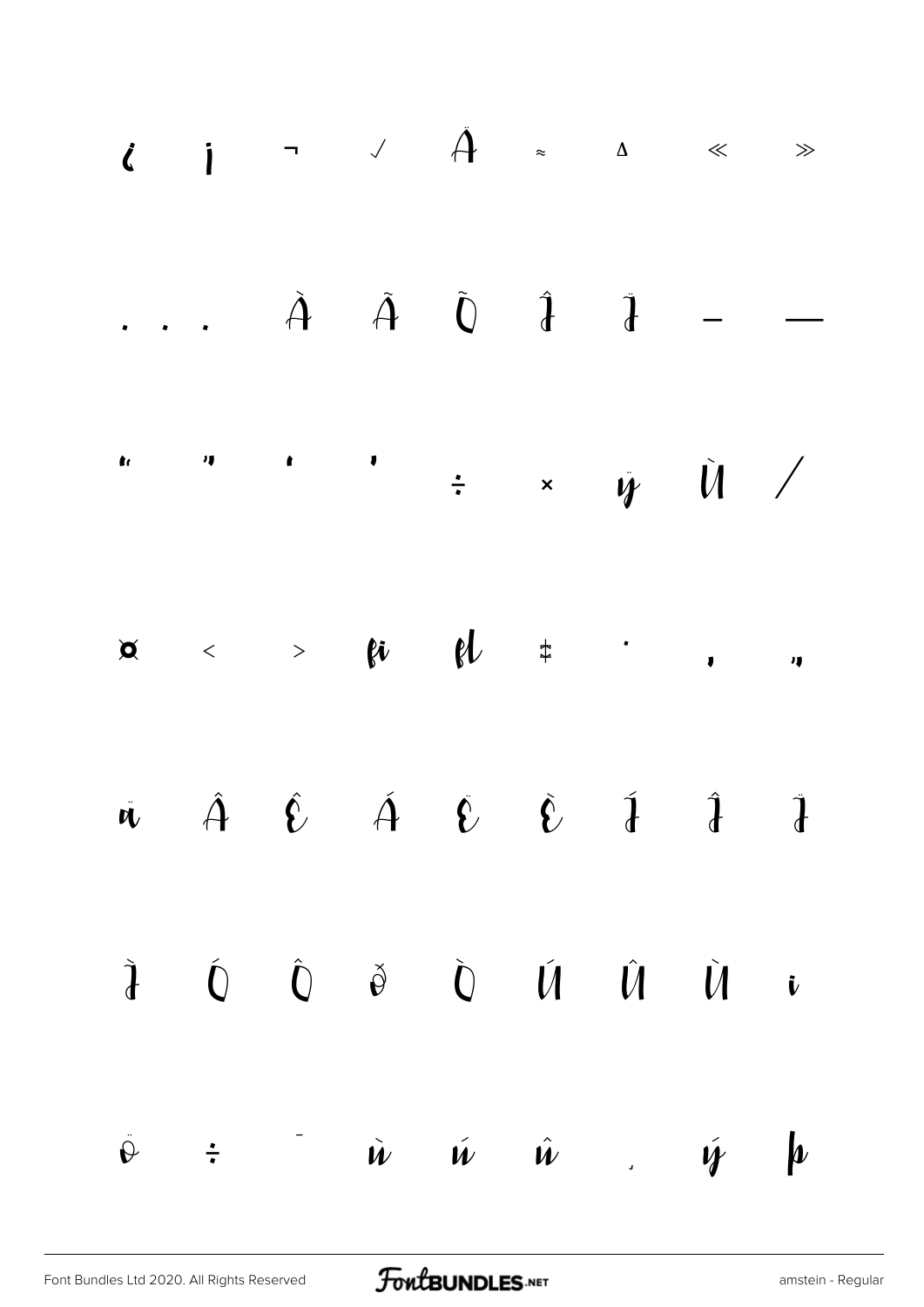|  |  |                                             |  | 4 ? ? ? ? ? ? ? ? ?                                                    |                          |
|--|--|---------------------------------------------|--|------------------------------------------------------------------------|--------------------------|
|  |  | $\begin{array}{cccc} 2 & 2 & 2 \end{array}$ |  |                                                                        |                          |
|  |  |                                             |  |                                                                        | $\overline{\phantom{a}}$ |
|  |  |                                             |  | $\begin{array}{ccccccccccccc}\n2 & 2 & 2 & 2 & 2 & 2 & 2\n\end{array}$ |                          |
|  |  |                                             |  | ? ? ? ? ? ? ? ? ?                                                      |                          |
|  |  |                                             |  | $2$ , $2$ , $2$ , $2$ , $2$ , $2$                                      |                          |
|  |  |                                             |  | $2$ , $2$ , $2$ , $2$ , $2$ , $2$                                      |                          |